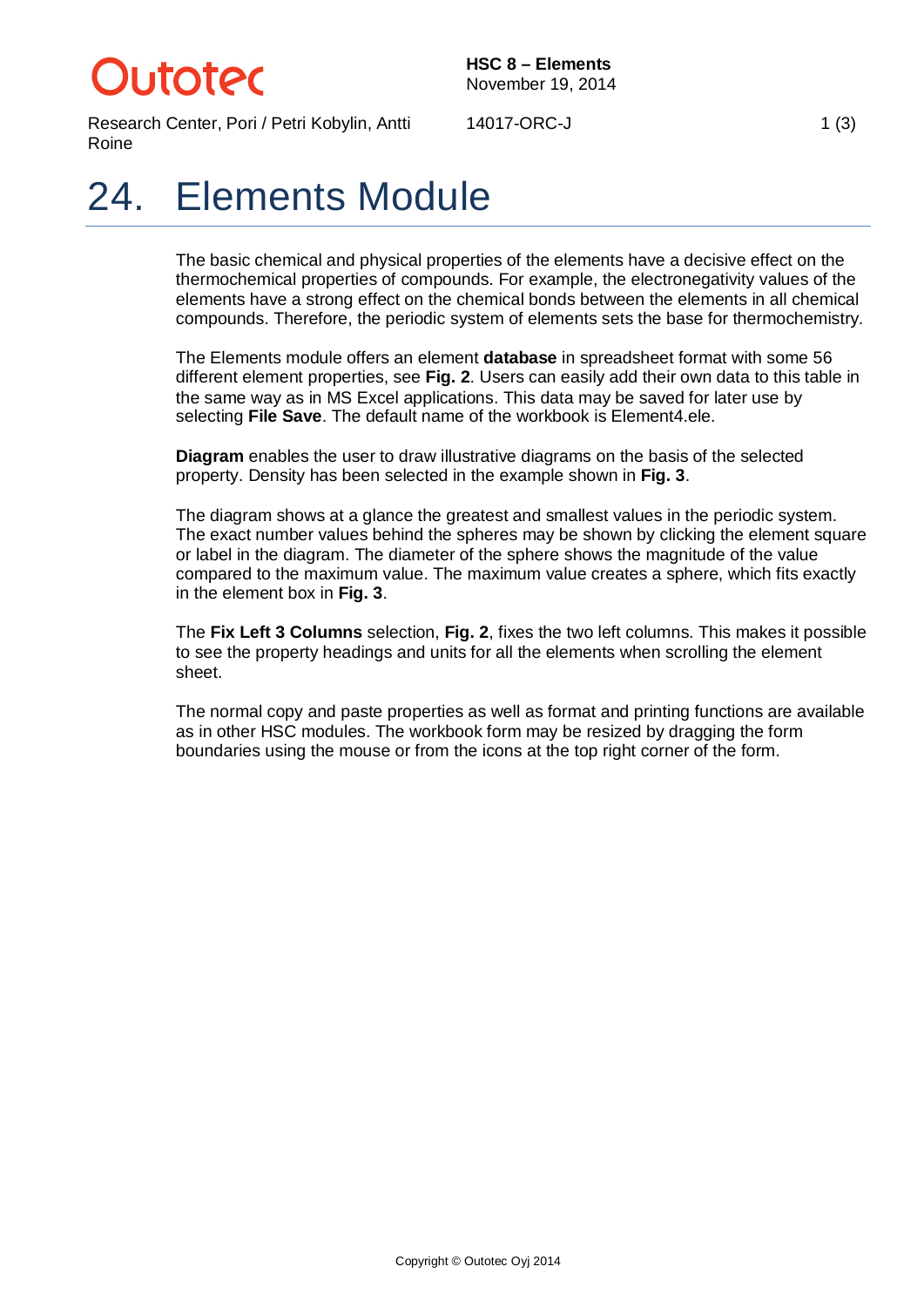## Outotec

**HSC 8 – Elements** November 19, 2014

Research Center, Pori / Petri Kobylin, Antti Roine

| 14017-ORC-J | 2(3) |
|-------------|------|
|-------------|------|

|                                               |                                 |                       |                                                |                               |                                            |                           |                                 |                                     | 10                        | 11                         | 12                           | 13                         | 14                               | 15                                   | 16                                                              | 17                                      | 18                         | Property                             | Units                 | H            |
|-----------------------------------------------|---------------------------------|-----------------------|------------------------------------------------|-------------------------------|--------------------------------------------|---------------------------|---------------------------------|-------------------------------------|---------------------------|----------------------------|------------------------------|----------------------------|----------------------------------|--------------------------------------|-----------------------------------------------------------------|-----------------------------------------|----------------------------|--------------------------------------|-----------------------|--------------|
|                                               |                                 |                       |                                                |                               |                                            |                           |                                 |                                     |                           |                            |                              |                            |                                  |                                      |                                                                 |                                         | $\overline{2}$             | <b>Atomic Number</b>                 |                       | -1           |
| $H_{\text{lower}}$                            |                                 |                       |                                                |                               |                                            |                           |                                 |                                     |                           |                            |                              |                            |                                  |                                      |                                                                 |                                         | He                         | <b>Symbol</b>                        |                       | $\mathbf{H}$ |
|                                               |                                 |                       |                                                |                               |                                            |                           |                                 |                                     |                           |                            |                              |                            |                                  |                                      |                                                                 |                                         | 10                         | Name                                 |                       | Hydrogen     |
| <b>Be</b><br>Li<br>Lithium                    | Berylliam                       |                       |                                                |                               |                                            |                           |                                 |                                     |                           |                            |                              | Boron<br>10.611<br>13      | Carbon<br>12.0102                |                                      | Oxygen                                                          | Fluorine<br>18.998403163                | Neon<br>20.1797            | <b>Atomic Weight</b>                 | q/mol                 | 1.0079       |
| 11                                            | 12                              |                       |                                                |                               |                                            |                           |                                 |                                     |                           |                            |                              |                            |                                  |                                      |                                                                 |                                         | 18                         | <b>Oxidation States. Most Stable</b> |                       | 1            |
| <b>Na</b>                                     | Mg                              |                       |                                                |                               |                                            |                           |                                 |                                     |                           |                            |                              |                            |                                  |                                      |                                                                 | 17<br>CI                                | Ar                         | <b>Oxidation States</b>              |                       | $\mathbf{1}$ |
| Sedium<br>22.9897928                          | Magnesium                       |                       |                                                |                               |                                            |                           |                                 |                                     |                           |                            |                              | 24591516                   | Sibican<br>20 Oktober            | <b>Phosphorus</b><br>38.97274199     | Sulfur<br>32.044                                                | Chiorine<br>35.453                      | Argon                      | Density                              | $q$ /ml               | 0.0899       |
| 19<br>K                                       | Ca                              | 21                    | 22                                             | 23                            | 24                                         | 25                        | 26                              | 27                                  | 28                        | 29                         | 30<br>Zn                     | 31<br>GF                   | э<br>Ge                          |                                      | $\overline{\mathcal{X}}$                                        | 35                                      | 36                         | <b>Electron Configuration</b>        |                       | 1s1          |
| Petassium<br>39.0983                          | Calaium<br>40.078               | Scandium<br>44.955908 | Titanium<br>47.847                             | Vanadium<br>50.9415           | Chromium                                   | Manganese<br>54.938044    | Iren<br>55.B45                  | Cobalt<br>58.933194                 | Nickel<br>58.6934         | Copper<br>63 546           | $\frac{2 \text{inc}}{45.38}$ | <b>TAZA</b>                | Germanian                        | Arsenic<br>74.921595                 | Seleniur<br>78.971                                              | Bromine<br>79.904                       | Krypter<br>83.798          | <b>Melting Point</b>                 | ĸ                     | 14.025       |
| 37                                            |                                 |                       |                                                | 41                            |                                            |                           |                                 |                                     |                           |                            |                              |                            |                                  |                                      | 52                                                              | 53                                      | 54                         | <b>Melting Point Pressure</b>        | atm                   | $\mathbf{1}$ |
| <b>Rb</b><br>Rubidium<br>85.4678              | <b>Sr</b><br>Strontium<br>87.62 | Yttrium<br>88.90584   | Zr<br>Zirconium<br>91.224                      | Nb<br>Nichium<br>92.90637     | Mo<br>Molybdenum                           | IC<br>Technotium          | $\mathbf{R}$ u                  | Rh<br>Rhodium<br>102.90550          | Pd<br>Palladium<br>106.42 | Ag<br>Silver<br>107.8482   | Cd<br>Cadmium                | Indium                     | 110.210                          | Sb<br>Antimore                       | <b>TITLE</b>                                                    | lodine<br>126.90447                     | Хe<br>Xenon<br>131.293     | <b>Boiling Point</b>                 | κ                     | 20.268       |
| 55                                            | 56                              | $57-$                 | 72                                             | 73                            | 74                                         |                           |                                 | 77                                  |                           |                            |                              |                            |                                  | 83                                   | œ                                                               | 85                                      | 86                         | <b>Electronegativity</b>             |                       | 2.2          |
| $\mathbf{c}_\mathrm{s}$                       | Ba                              | 71                    | H1                                             | Га                            |                                            | Re                        | Os                              |                                     |                           | Au                         | Ha                           |                            |                                  |                                      |                                                                 | At                                      | <b>Rn</b>                  | <b>Heat of Vaporization</b>          | kJ/mol                | 0.44936      |
|                                               | Barlum<br>137,327               |                       | Hafnkum<br>178.49                              | Tantalum<br>180.94788         | Tungaten<br>183.84                         | <b>Rhenium</b><br>186.207 | <b>Oumium</b><br>190.23         | <b>Iridium</b><br>192,217           | Platinum                  | Gold<br>196,966569         | Mercur<br>200.59             | 204,2823                   | ш.                               | Bismuth<br>208.98060                 | 12797                                                           | Aututine<br>(210)                       | Radon<br>(222)             | <b>Heat of Fusion</b>                | kJ/mol                | 0.05868      |
| 87<br>Fr<br>Ra<br>Francium<br>Radium<br>(226) | 88                              | $rac{89}{101}$        | 57<br>La<br>Lanthanum<br>138.90547<br>89<br>Ac | 58<br>Cе<br>Cerium<br>140.116 | 59<br>Prassodyniam<br>140.90766<br>90<br>æ |                           | 61                              | 62<br>Sm<br>Samarium<br>150.36<br>D |                           | Gd<br>Gadolinium<br>157.25 |                              | 66<br>$\mathbf{D}$ y<br>98 | но<br>Halmkum<br>164.93033<br>Es | Er<br>Erblum<br>167,259<br>100<br>Fm | Τm<br>Thullum<br>168,93422<br>101<br>Md<br>Mendelavius<br>(258) | 70<br>Yb<br><b>Yflerblum</b><br>173.054 | 71                         | <b>Electrical Conductivity</b>       | E6/(ohm*c             |              |
|                                               |                                 |                       |                                                |                               |                                            | Nd<br>Neodyniam           | Pm<br>Promethium<br>(145)<br>93 |                                     | Eu<br>Europium            |                            | Terbium<br>158.92535         |                            |                                  |                                      |                                                                 |                                         | Lu<br>Lutetium<br>174.9668 | <b>Thermal Conductivity</b>          | W/(cm <sup>2</sup> K) | 0.001815     |
|                                               |                                 |                       |                                                |                               |                                            |                           |                                 |                                     |                           |                            | 97<br>Bk                     |                            |                                  |                                      |                                                                 |                                         |                            | <b>Specific Heat Capacity</b>        | $J/(g^*K)$            | 14.304       |
|                                               |                                 |                       |                                                | Th                            |                                            |                           |                                 |                                     |                           |                            |                              |                            |                                  |                                      |                                                                 |                                         |                            | <b>First Ionization Potential</b>    | $\mathbf v$           | 13.598       |
|                                               |                                 |                       | Actinium<br>(227)                              | Thorium<br>232.0377           | Protactinium<br>231.03588                  | Uranium<br>238.02891      | (237)                           | <b>Pluton</b>                       | Americium<br>(243)        | Curiun<br>(247)            | Berkelium<br>(247)           | Californi                  | Einsteiniur                      |                                      |                                                                 |                                         |                            | <b>Atomic Volume</b>                 | ml/mol                | 14.4         |
|                                               |                                 |                       |                                                |                               |                                            |                           |                                 |                                     |                           |                            |                              |                            |                                  |                                      |                                                                 |                                         |                            | <b>Atomic Radius</b>                 | A                     | 0.79         |
|                                               |                                 |                       |                                                |                               | -- Select property --                      |                           |                                 | $\blacktriangledown$                | Clear                     |                            | Print                        |                            | Database                         |                                      | Show Legend                                                     |                                         | <b>Hide Data</b>           | <b>Covalent Radius</b>               | A                     | $0.32 -$     |

**Fig. 1.** Periodic chart first page.

| <b>B23</b><br>$\blacktriangledown$           |               |                |                                          |                |                                   |                  |                       |    |
|----------------------------------------------|---------------|----------------|------------------------------------------|----------------|-----------------------------------|------------------|-----------------------|----|
| $\mathsf{A}$                                 | B             | C              | D                                        | E              | F                                 | G                | H                     |    |
| <b>Property</b><br>$\mathbf{1}$              | <b>Units</b>  | <b>Diagram</b> | H                                        | He             | Li                                | Be               | B                     |    |
| 2 Atomic Number                              |               | <b>TRUE</b>    | $\mathbf{1}$                             | $\overline{2}$ | $\overline{3}$                    | $\overline{4}$   | 5                     |    |
| 3<br>Symbol                                  |               | <b>FALSE</b>   | $\mathbf{H}$                             | He             | Li                                | Be               | $\bf{B}$              |    |
| $\overline{4}$<br>Name                       |               | <b>FALSE</b>   | Hydrogen                                 | Helium         | Lithium                           | Beryllium        | Boron                 |    |
| 5<br><b>Atomic Weight</b>                    | g/mol         | <b>TRUE</b>    | 1.0079                                   | 4.0026         | 6.9410                            | 9.0122           | 10.8110               |    |
| 6<br><b>Oxidation States, Most Stable</b>    |               | <b>FALSE</b>   | $\mathbf{1}$                             |                |                                   | $\overline{2}$   | 3                     |    |
| <b>Oxidation States</b><br>7                 |               | <b>FALSE</b>   | $\mathbf{1}$                             |                | 1                                 | $\overline{2}$   | $\overline{3}$        |    |
| 8<br>Density                                 | g/ml          | <b>TRUE</b>    | 0.0899                                   | 0.1787         | 0.53                              | 1.85             | 2.34                  |    |
| 9<br><b>Electron Configuration</b>           |               | <b>FALSE</b>   | 1s1                                      | 1s2            | 1s22s1                            | 1s22s2           | 1s22s2p1              |    |
| 10 Melting Point                             | K             | <b>TRUE</b>    | 14.025                                   | 0.95           | 453.7                             | 1560             | 2300                  |    |
| <b>Melting Point Pressure</b><br>11          | atm           |                | $\mathbf{1}$                             | 26             |                                   | $\mathbf{1}$     | $\overline{1}$        |    |
| <b>Boiling Point</b><br>12                   | K             | <b>TRUE</b>    | 20.268                                   | 4.215          | 1615                              | 2745             | 4275                  |    |
| 13<br>Electronegativity                      |               | <b>TRUE</b>    | 2.2                                      |                | 0.98                              | 1.57             | 2.04                  |    |
| 14<br><b>Heat of Vaporization</b>            | kJ/mol        | <b>TRUE</b>    | 0.44936                                  | 0.0845         | 145.92                            | 292.4            | 489.7                 |    |
| 15 Heat of Fusion                            | kJ/mol        | <b>TRUE</b>    | 0.05868                                  |                | $\overline{3}$                    | 12.2             | 50.2                  |    |
| 16<br><b>Electrical Conductivity</b>         | $E6/(ohm*cm)$ | <b>TRUE</b>    |                                          | $\overline{a}$ | 0.108                             | 0.313            | 1.00E-12              |    |
| <b>Thermal Conductivity</b><br>17            | $W/(cm*K)$    | <b>TRUE</b>    | 0.001815                                 | 0.00152        | 0.847                             | $\overline{2}$   | 0.27                  |    |
| 18 Specific Heat Capacity                    | $J/(g*K)$     | <b>TRUE</b>    | 14.304                                   | 5.193          | 3.6                               | 1.82             | 1.02                  |    |
| <b>19 First Ionization Potential</b>         | V             | <b>TRUE</b>    | 13.598                                   | 24.587         | 5.392                             | 9.322            | 8.298                 |    |
| <b>Atomic Volume</b><br>20                   | ml/mol        | <b>TRUE</b>    | 14.4                                     |                | 13.1                              | 5                | 4.6                   |    |
| 21<br><b>Atomic Radius</b>                   | Â             | <b>TRUE</b>    | 0.79                                     | 0.49           | 2.05                              | 1.4              | 1.17                  |    |
| 22<br><b>Covalent Radius</b>                 | A             | <b>TRUE</b>    | 0.32                                     | 0.93           | 1.23                              | 0.9              | 0.82                  |    |
| 23 Crystal Structure                         |               | <b>FALSE</b>   | hexagonal                                |                | hexagonal ody centered            |                  | hexagonal iombohedral | he |
| <b>24 Acid-Base Properties</b>               |               | <b>FALSE</b>   | amphoteric                               |                |                                   | basic amphoteric | acidic                |    |
| 25 Year when discovered                      |               | <b>FALSE</b>   | 1766                                     | 1868           | 1817                              | 1798             | 1808                  |    |
| 26 Color                                     |               | <b>FALSE</b>   | colorless                                |                | colorless silver white            |                  | grey bw or brown      |    |
| 27<br><b>Color RGB-number</b>                | RGB           | <b>FALSE</b>   | 16777215                                 | 16777215       | 16777088                          | 16777215         | 65535                 |    |
| 28 Solubility in Cold water                  | $g/100$ ml    | <b>FALSE</b>   | m3, 1.91(25) cm3 (.94(25) cm3 decomposes |                |                                   | insoluble        | insoluble             |    |
| 29 Solubility in Hot Water                   | g/100ml       | <b>FALSE</b>   | m3, 1.89(50) cm3 .21(75) cm3             |                |                                   | - decomposes     | insoluble             |    |
| <b>30 Magnetic Susceptibility</b>            | E-6cgs        | <b>TRUE</b>    | $-3.98$                                  | $-1.88$        | 14.2                              | $-9$             | $-6.7$ (gra           |    |
| <b>31 Atomic Electron Affinity</b>           | eV            | <b>TRUE</b>    | 754195.0.754209                          | not stable     | 0.618                             | not stable       | 0.277                 |    |
| 32 Ionic Radii in Crystals (Oxidation state) | Â             | <b>FALSE</b>   |                                          |                | $(+1)$ ; 4; 0.59 $(+2)$ ; 4; 0.27 |                  |                       |    |

**Fig. 2.** The Elements module contains several basic element properties. The selected property can be illustrated in graphical format by pressing **Database**.